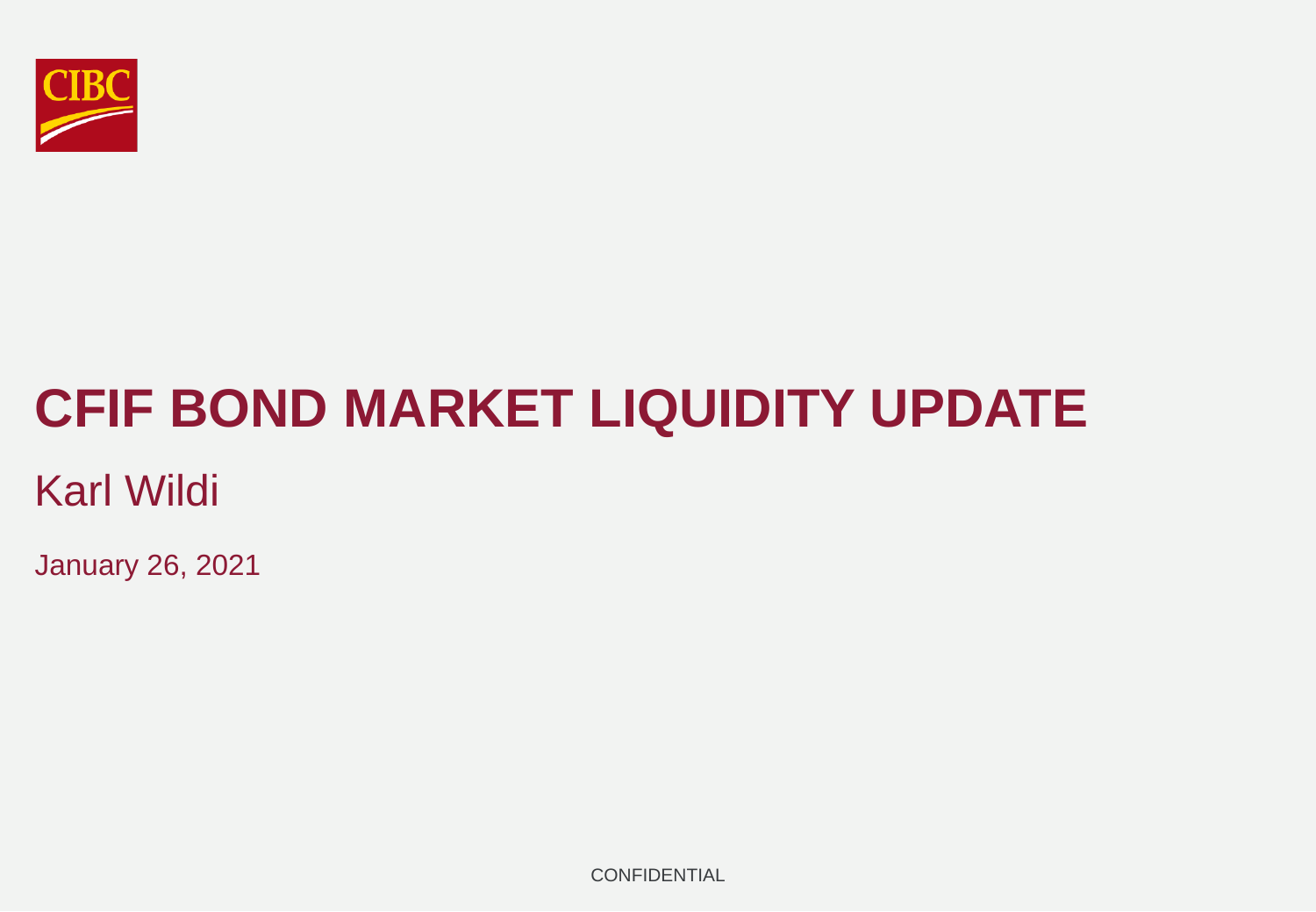#### **GoC Market Liquidity – On-the-Runs vs Off-the-Runs**



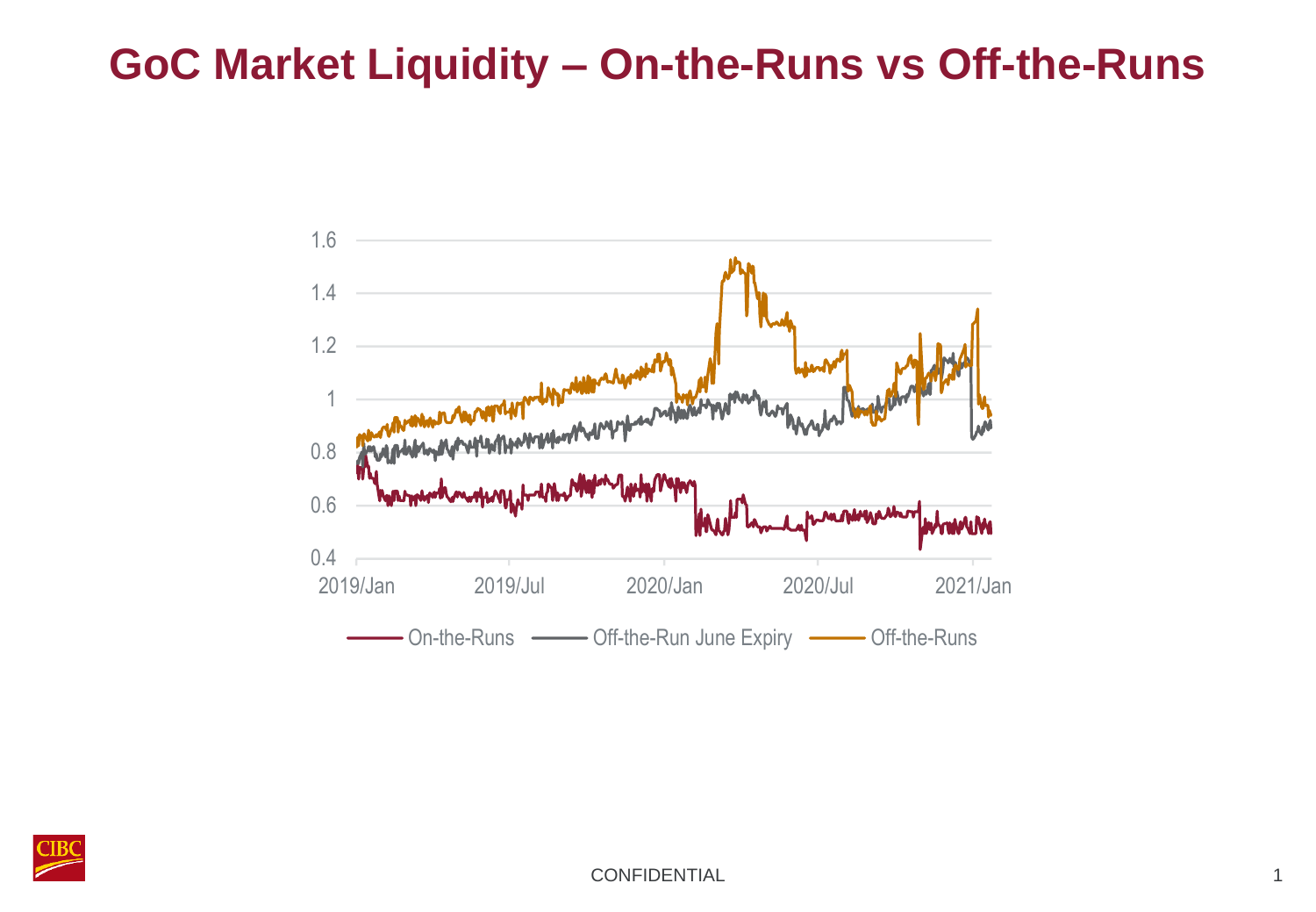# **GoC Market Liquidity – On-the-Runs vs Off-the-Runs**



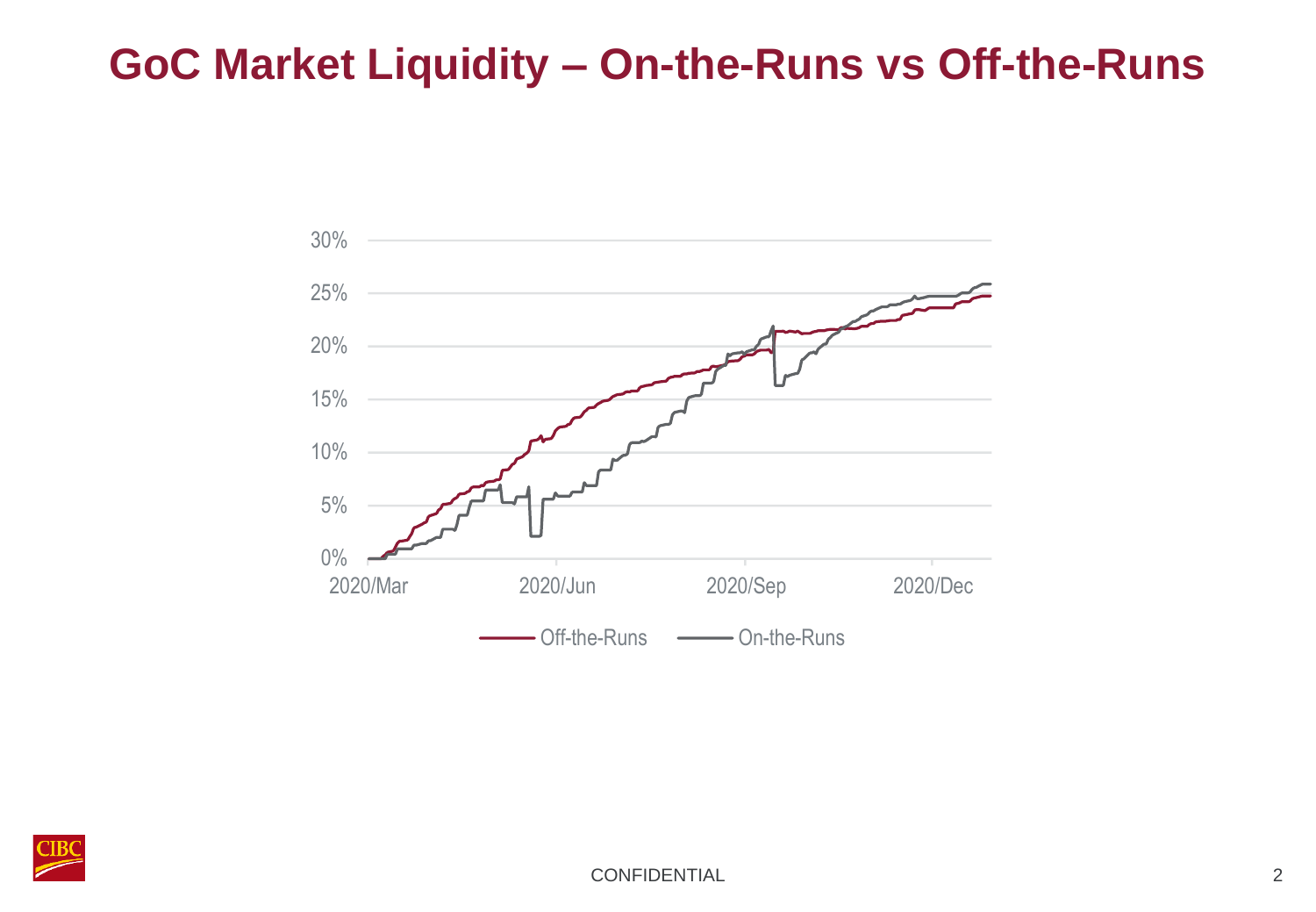# **GoC Market Liquidity – Comparison of General Market Liquidity vs QE Purchase Bond Liquidity**



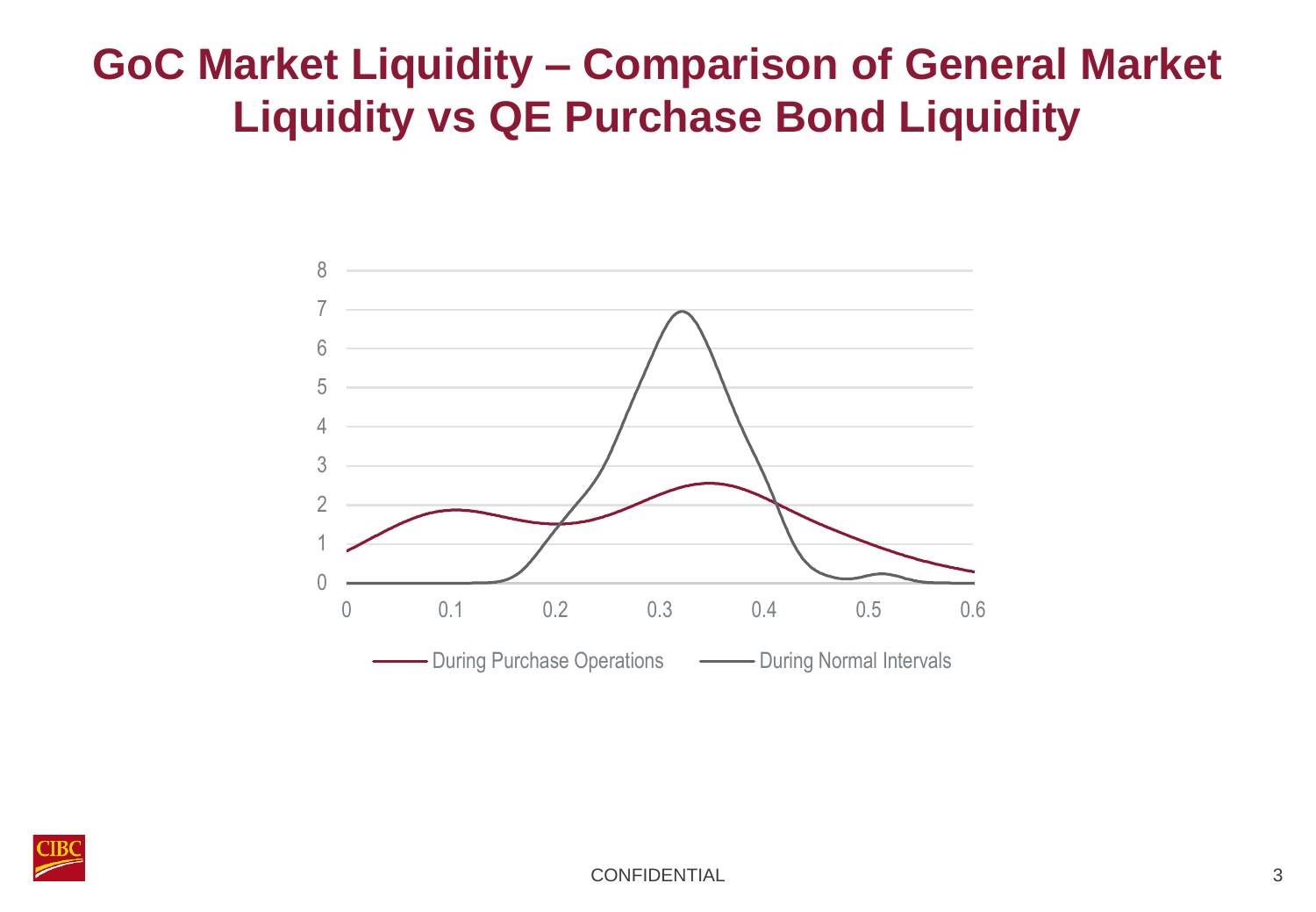#### **GoC Market Liquidity – Bid/Offer Spreads 2020-2021**



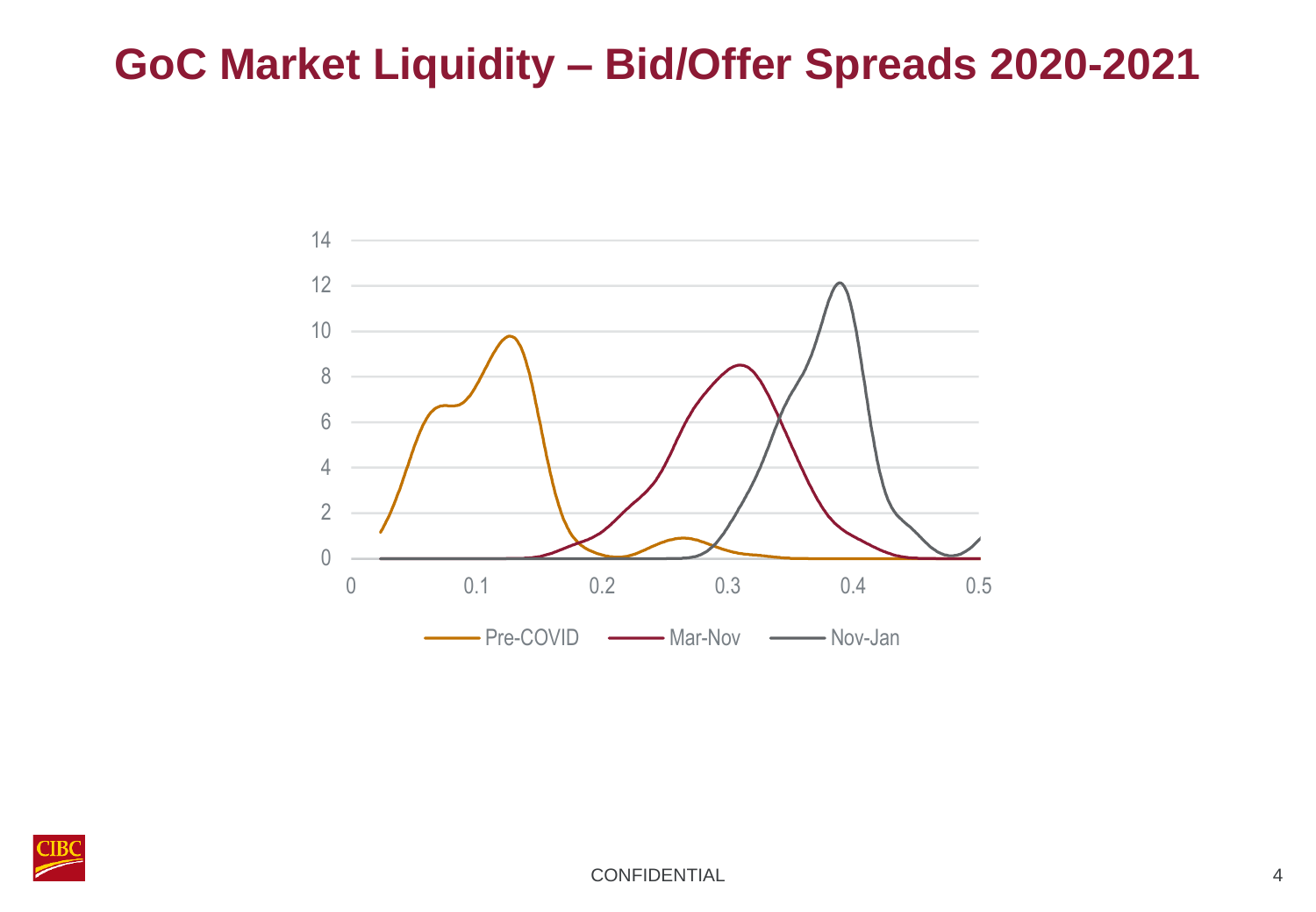# **Provincial Market Liquidity – Analysis by Maturity**

ONT Average Bid/Offer Spread, Composite (bps)



Source: Bloomberg composite bid/offer

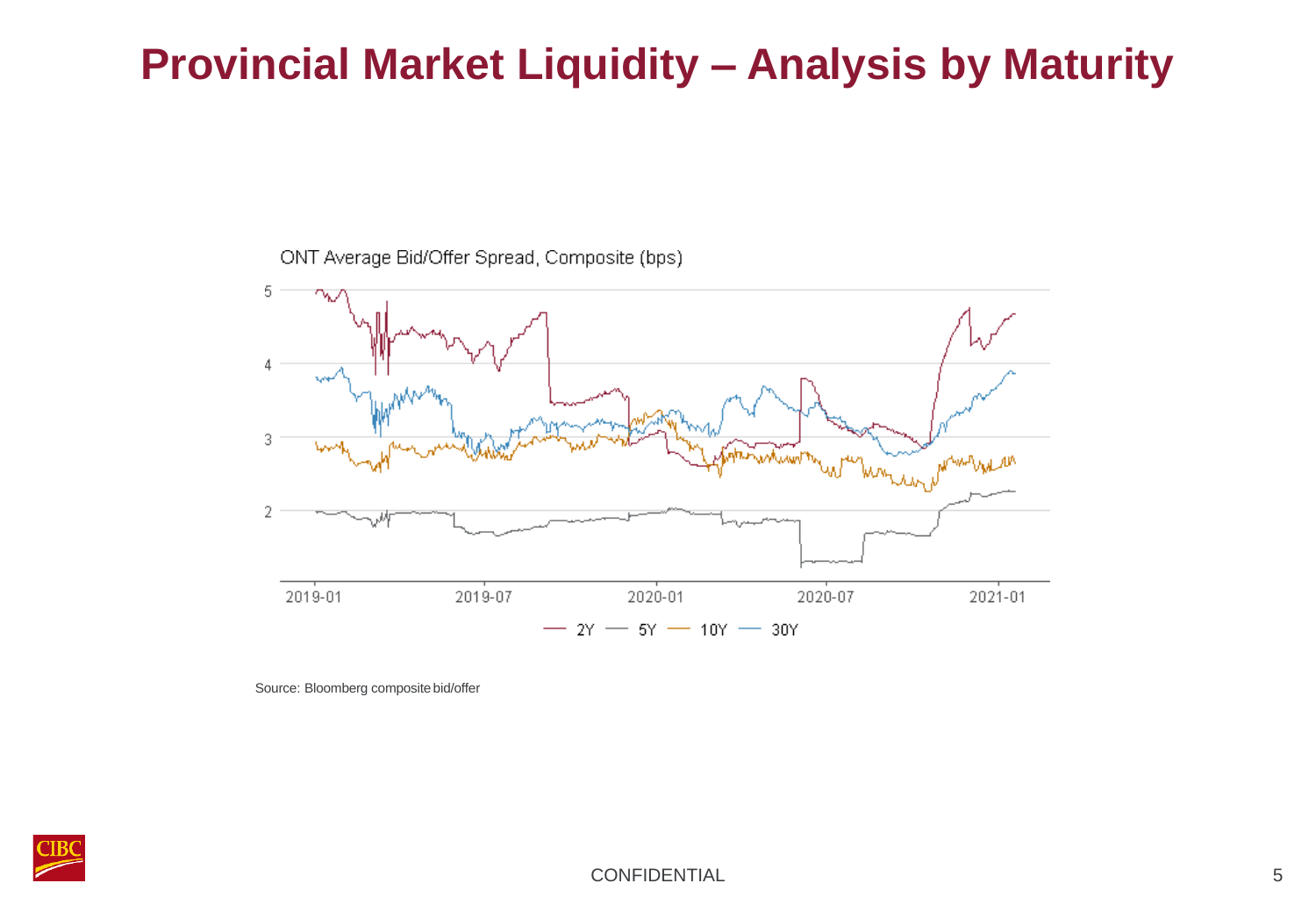# **CAD Credit – Almost Back to Pre-COVID Levels, in Aggregate**



Source: Bloomberg composite bid/offer

A rated credits are 1bp tighter YoY; BBB rated credits are 10bps wider YoY



CONFIDENTIAL 6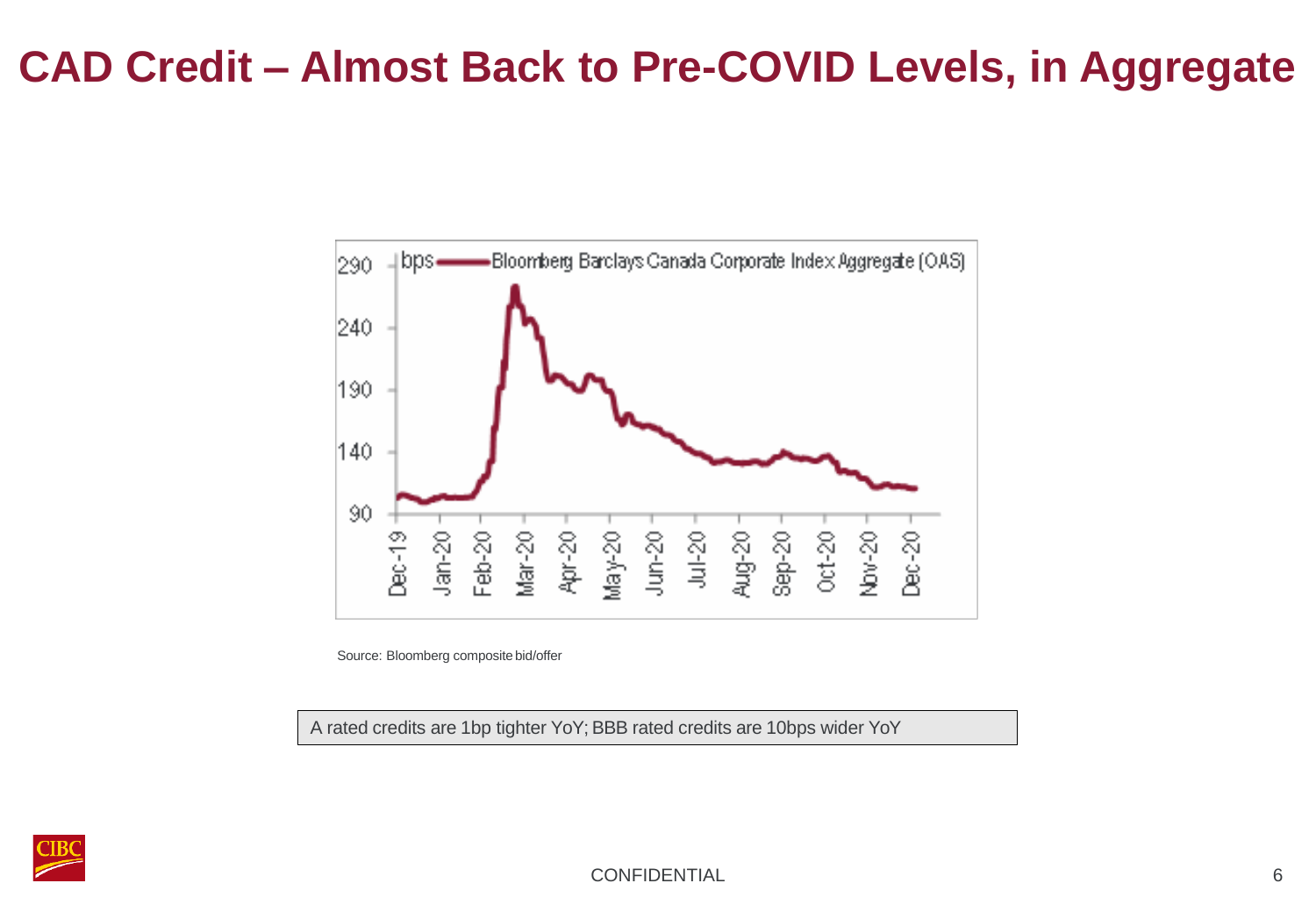# **CAD Credit – Bank Debt Term Structure and Liquidity**





Source: CIBC World Markets Inc.